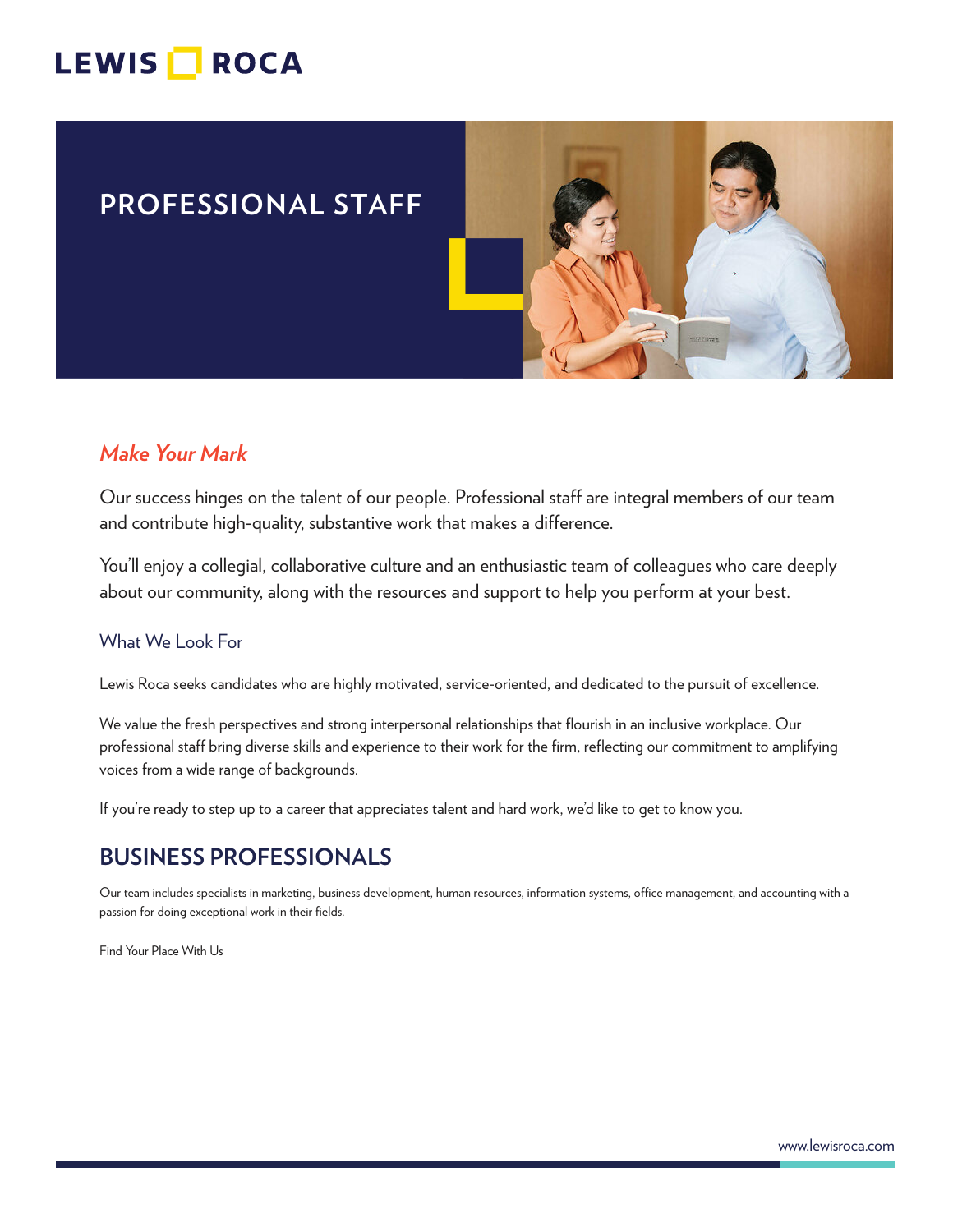# LEWIS **NOCA**

#### **PROFESSIONAL STAFF**

## **LEGAL ADMINISTRATIVE ASSISTANTS/SECRETARIES**

Our representations include corporate and commercial transactions, litigation and dispute resolution, intellectual property, government and regulatory, gaming, and more.

You'll contribute to the success of complex cases across a broad range of practices and industries, often involving multiple parties and jurisdictions, substantial economic claims, and the most challenging legal issues.

Find Your Place With Us

## **PARALEGALS**

Our paralegals enjoy significant responsibility, working closely with lawyers on varied and challenging assignments. They are specialists in their chosen practice areas, and many have cross-trained in other areas to provide broader experience to address various subject matter issues that arise in their work. Our paralegals utilize technology, work experience, and life experience to solve complex problems in the most efficient and effective way to ensure clients receive best-in-class work product. Our paralegals' dedication and pursuit of excellence in all matters ensures outstanding service to our clients as well.

The ideal paralegal has outstanding analytical, research, and technological abilities. Paralegals who achieve the Certified Paralegal designation from NALA or the Registered Paralegal designation from NFPA, as well as specialty certifications, are valued for seeking exemplary competence in their fields.

Contact: Michelle Hess Paralegal Manager 303.628.9694 mhess@lewisroca.com

Find Your Place With Us

#### How to Apply

Are you ready to take the next step in your career?

Our process starts with an online application. Please click below for current openings. If you don't see an opening that suits you, we encourage you to check back periodically.

If you need assistance completing the application process, click here for more information on accessibility.